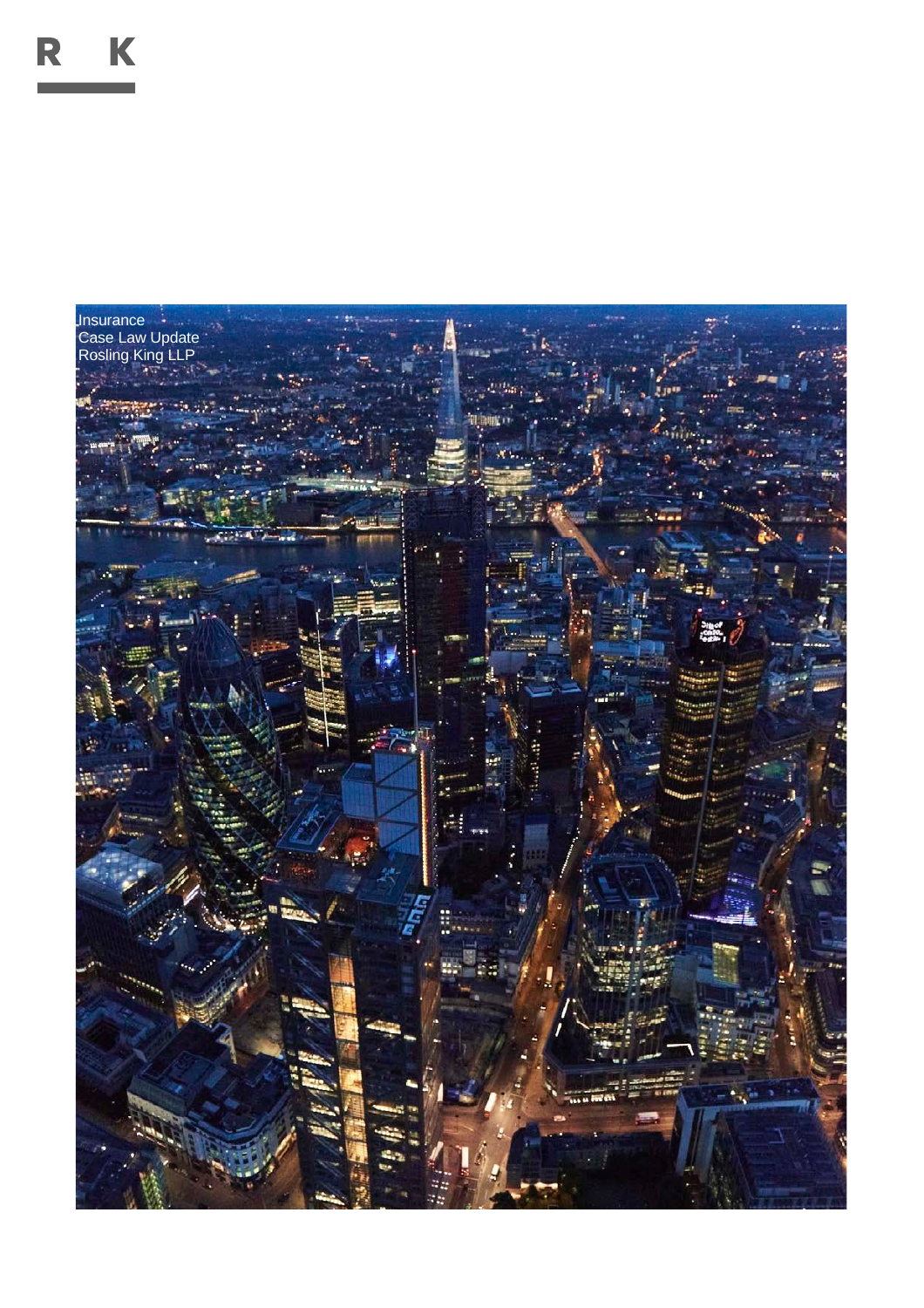Page 2

May 2016 The Commencement Order for the Third Parties (Rights against Insurers) Act 2010 (the "2010 Act") was made on 28 April 2016, bringing in to force the 2010 Act on 1 August 2016 (the "Enforcement Date"). The 2010 Act introduces a less complex and potentially cheaper procedure for third parties to claim directly against the insurer of an insolvent individual or corporate insured.

## The current position under the 1930 Act

The 2010 Act repeals and replaces the Third Parties (Rights against Insurers) Act 1930 (the "1930 Act").

Under the 1930 Act, a third party is required to establish liability of an insolvent insured before they can pursue the insurer, which is often difficult and therefore costly. Requirements on the third party, such as having to restore dissolved companies to the register where necessary, can make establishing liability of an insolvent insured a very lengthy process. It is also very difficult for third parties to obtain information from unwilling insurers, which often adds to the cost.

Although the 1930 Act entitles potential claimants to obtain information about the insurance policy, these rights only arise after a third party has successfully established liability against the insolvent insured. Consequently, in bringing a claim under the 1930 Act establishing liability is not the only risk facing third parties. There also remains the risk that coverage may be declined by the insurer. There are therefore instances where a third party has incurred the expense of establishing liability against an insolvent insured, only for the insurer to then decline cover. There is always a risk to a third party that, having gone to the expense of establishing liability, it is then faced with a situation where an insurer raises a defence, or where cover has been exhausted.

## Changes implemented by the 2010 Act

The 2010 Act will enable parties to pursue a claim against the insurer directly, with the intention that this will save time and cost for third parties.

Under the 2010 Act the third party's rights are greatly increased allowing them to obtain information about the policy and its operation from not only insurers, but also brokers, insolvency practitioners, and former officers and employees of dissolved insureds. If a request is made for the information the person or body complying with the request must apply the same level of diligence in providing the information as would be expected in standard civil proceedings, and must provide the information within 28 days of receiving the notice. The information obtainable will include:

- the insurer's identity;
- the terms of the insurance policy;
- whether cover has been declined previously;
- details of any other ongoing proceedings;
- the limit of funds available to meet a claim and;
- if there is a fixed charge to be paid prior to sums being paid out.